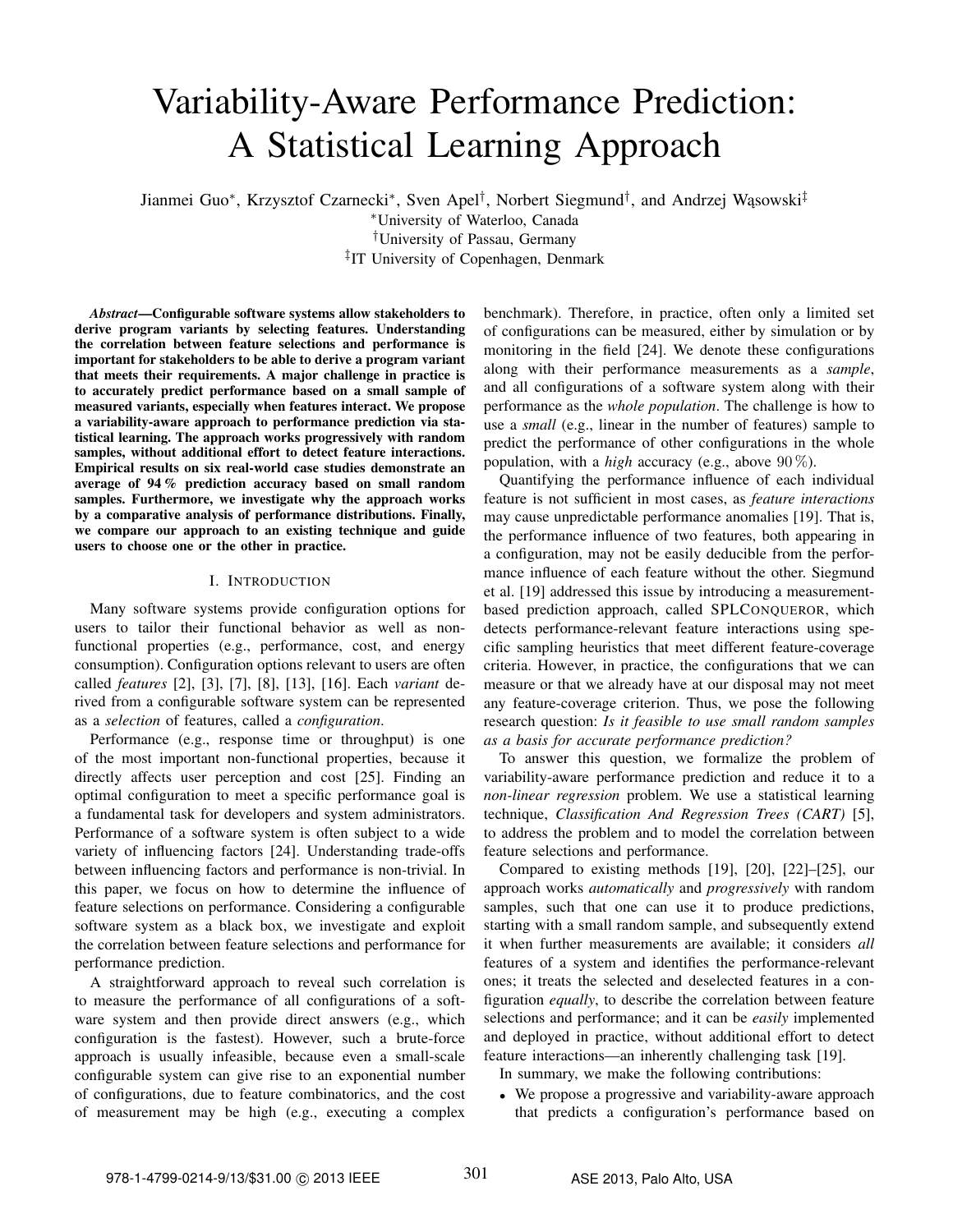random samples. The approach builds an explicit performance model to specify the correlation between feature selections and performance, to be used for performance prediction.

- We implement the approach and demonstrate its practicality and generality by experiments on six real-world configurable software systems. The results show that the approach produces an average prediction accuracy of 94 %, based on only small random samples. Moreover, we observe a desirable increasing trend of prediction accuracy when the sample size increases.
- We conduct a comparative analysis of performance distributions on the evaluated case studies and empirically explore why the approach works with small random samples.<sup>1</sup> A key finding is that it works well when the sample it uses has a performance distribution similar to the whole population.
- We compare our method with an existing technique that relies on heuristics and feature coverage [19]. In particular, we discuss the strengths and weaknesses of the two approaches and guide users to choose one or the other in practice.

The implementation of the approach and all experimental data are available at http://cpm.googlecode.com.

# II. MOTIVATING EXAMPLE

We use the configurable tool  $x264$  as an example to motivate our approach. X264 is a command-line tool to encode video streams into the H.264/MPEG-4 AVC format.<sup>2</sup> In this example, we consider 16 encoder features of X264, such as parallel encoding on multiple processors or encoding with multiple reference frames. Users can configure  $x264$  by selecting different features to encode a video. We use the encoding time to indicate the performance of X264 in different configurations. Even such a simple case with only 16 features gives rise to 1, 152 configurations. Given that we measure the performance of a limited set of configurations as a sample, how can we determine the performance of other configurations?

To address this issue, previous work on SPLCONQUEROR [19] focuses on selecting a specific sample to detect performance-relevant feature interactions. That is, following a certain feature-coverage criterion, SPLCONQUEROR selects a fixed set of specific configurations and then measures their performance, which is then the input for predicting the performance of other configurations. Two fundamental feature-coverage criteria are *feature-wise* and *pair-wise*. The feature-wise measurement quantifies an individual feature's performance influence by calculating the performance delta of two minimal configurations with and without the feature. The pair-wise heuristic selects and measures additionally a specific set of configurations to detect all pair-wise feature interactions. SPLCONQUEROR also provides heuristics for the detection of higher-order feature interactions.

<sup>2</sup>http://www.videolan.org/developers/x264.html

An important point is that, in practice, the configurations that we can measure or that we already have are often arbitrarily selected; they may not meet any feature-coverage criterion. Moreover, the number of available configurations may vary and is usually very limited due to the high cost of performance measurement. For example, Table I lists a sample of 16 randomly-selected configurations of X264 and corresponding performance measurements. The question is, can we predict performance of all other configurations accurately with such a limited number of measurements? Next, we formally reduce this question to a non-linear regression problem, and then we present our approach to address the problem.

#### III. PROBLEM FORMALIZATION AND REDUCTION

In this section, we formalize the problem of variabilityaware performance prediction and reduce it to a non-linear regression problem.

We represent all features of a configurable software system as a set  $X$  of binary decision variables. If a feature is selected in a configuration, then the corresponding variable  $x$  is equal to 1, and 0 otherwise. We denote the number of all features in a system as N, i.e.,  $X = \{x_1, x_2, ..., x_N\}$ . Then, we represent each configuration of a system as an  $N$ -tuple, assigning value 1 or 0 to each variable in  $X$ . For example,  $x264$  has 16 features in total, as listed in Columns  $x_1$  to  $x_{16}$  in Table I; thus, each configuration of X264 is represented by a 16-tuple, e.g.,  $\mathbf{x}_1 = (x_1 = 1, x_2 = 1, x_3 = 0, ..., x_{16} = 1)$ . We denote all valid configurations in a system as set X.

Each configuration x of a system has an actual performance value  $y$ . We indicate the actual performance of all configurations of a system as  $Y$ . Suppose that we acquire a set of configurations  $X_S \subset X$  and measure their actual performance  $Y_S$ , together forming sample  $S$ . For example, Table I lists a sample of 16 randomly-selected configurations of  $x264$  (Rows  $x_1$  to  $x_{16}$ ) and their performance values (the rightmost column). Thus, the problem of variability-aware performance prediction is how to predict the performance of other unmeasured configurations in  $X \setminus X_S$  based on the measured sample S.

Since we focus on the influence of feature selections on performance, we consider all variables in X as *predictors* and a configuration's actual performance value y as the *response*. In essence, we try to find a function to relate the tuple  $x$  of predictors to the quantitative response  $y$ , which is a typical regression problem [11]. Given a sample  $S$ , the problem is to find a function f that reveals the correlation between  $\mathbf{X}_S$  and  $Y<sub>S</sub>$  and that makes each configuration's predicted performance  $f(\mathbf{x})$  as close as possible to its actual performance y, i.e.:

$$
f: \mathbf{X} \to \mathbb{R} \text{ such that } \sum_{\mathbf{x}, y \in S} L(y, f(\mathbf{x})) \text{ is minimal } (1)
$$

where L is a loss function to penalize errors in prediction. An assumption of our approach is that the sample S and the whole population exhibit the same or similar correlation between feature selections and performance. Thus, we can use

<sup>&</sup>lt;sup>1</sup>A performance distribution denotes the frequency distribution of all performance values in a sample or in the whole population.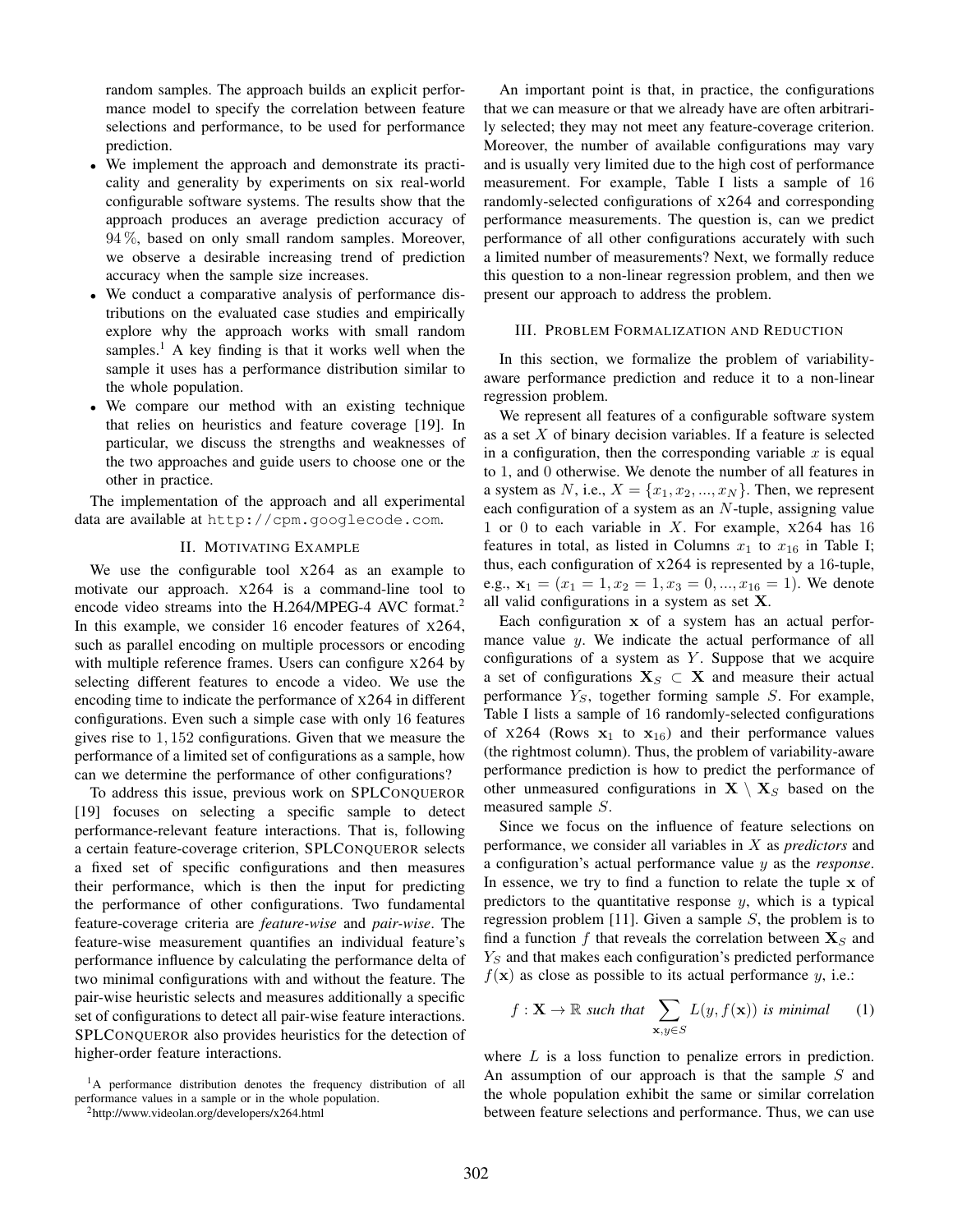| <b>TABLE I</b>                                                                                               |  |
|--------------------------------------------------------------------------------------------------------------|--|
| A SAMPLE OF 16 RANDOMLY-SELECTED CONFIGURATIONS OF X264 AND CORRESPONDING PERFORMANCE MEASUREMENTS (SECONDS) |  |

| Conf.             |       |                |                |                |                |                |                |                | Features |                  |                |                |          |                |                  |                  | Perf. $(s)$ |
|-------------------|-------|----------------|----------------|----------------|----------------|----------------|----------------|----------------|----------|------------------|----------------|----------------|----------|----------------|------------------|------------------|-------------|
| $\mathbf{x}_i$    | $x_1$ | $x_2$          | $x_3$          | $x_4$          | $x_5$          | $x_6$          | $x_7$          | $x_8$          | $x_9$    | $x_{10}$         | $x_{11}$       | $x_{12}$       | $x_{13}$ | $x_{14}$       | $x_{15}$         | $x_{16}$         | $y_i$       |
| $\mathbf{x}_1$    |       |                | 0              |                |                |                |                | $\overline{0}$ |          | 0                | $\overline{0}$ |                |          | 0              | $\overline{0}$   |                  | 651         |
| $\mathbf{x}_2$    |       |                |                |                |                |                | $\Omega$       |                |          |                  | $\theta$       | $\overline{0}$ |          | 0              |                  | $\overline{0}$   | 536         |
| $\mathbf{x}_3$    |       |                |                |                | 0              | $\overline{0}$ | $\Omega$       | $\overline{0}$ |          |                  | $\theta$       | $\overline{0}$ |          | $\overline{0}$ | $\overline{0}$   | 1                | 581         |
| $\mathbf{x}_4$    |       | $\theta$       | $\overline{0}$ | $\overline{0}$ | $\overline{0}$ | $\theta$       |                | $\overline{0}$ |          |                  | $\theta$       | $\overline{0}$ |          | $\overline{0}$ |                  | $\overline{0}$   | 381         |
| $\mathbf{x}_5$    |       |                | $\overline{0}$ | 1              | $\theta$       | $\overline{0}$ | $\overline{0}$ |                |          |                  | $\theta$       | $\overline{0}$ |          | 0              |                  | $\boldsymbol{0}$ | 424         |
| $\mathbf{x}_6$    |       |                | $\overline{0}$ | $\overline{0}$ |                | $\overline{0}$ |                |                |          |                  | $\theta$       | $\overline{0}$ |          | 0              | $\overline{0}$   | 1                | 615         |
| $\mathbf{x}_7$    |       | $\overline{0}$ | 1              | $\overline{0}$ |                |                |                | 0              |          |                  | $\overline{0}$ | $\overline{0}$ |          | 0              | T                | $\overline{0}$   | 477         |
| $\mathbf{x}_8$    |       | $\overline{0}$ | 1              | $\overline{0}$ | 0              | $\overline{0}$ | $\overline{0}$ | ш              |          | 0                | $\theta$       |                |          |                | $\overline{0}$   | $\overline{0}$   | 263         |
| $\mathbf{x}_9$    |       | $\overline{0}$ | $\overline{0}$ | $\overline{0}$ | $\theta$       | $\overline{0}$ |                |                |          | $\boldsymbol{0}$ | $\theta$       |                |          |                | $\theta$         | $\boldsymbol{0}$ | 272         |
| $x_{10}$          |       |                | 1              | 1              | 0              | $\overline{0}$ | $\overline{0}$ |                |          | $\boldsymbol{0}$ | $\theta$       |                |          |                | $\boldsymbol{0}$ | $\boldsymbol{0}$ | 247         |
| $x_{11}$          |       | $\overline{0}$ | $\overline{0}$ | $\overline{0}$ | $\theta$       | $\overline{0}$ | $\theta$       | $\overline{0}$ |          | $\boldsymbol{0}$ |                | $\overline{0}$ |          | 0              | $\theta$         | 1                | 612         |
| $\mathbf{x}_{12}$ |       | $\overline{0}$ | 1              |                |                | $\theta$       | $\Omega$       | $\overline{0}$ | ı.       | $\overline{0}$   | $\theta$       |                |          | 0              |                  | $\overline{0}$   | 510         |
| $x_{13}$          |       | 1              |                |                | $\theta$       | 1              |                | $\overline{0}$ |          | $\overline{0}$   | 1              | $\theta$       |          | $\Omega$       | $\overline{0}$   | 1                | 555         |
| $x_{14}$          |       | 1              | $\overline{0}$ | $\overline{0}$ |                | $\Omega$       |                | 1              |          | $\overline{0}$   | $\theta$       |                |          |                | $\overline{0}$   | $\overline{0}$   | 264         |
| $\mathbf{x}_{15}$ |       | $\overline{0}$ | 1              | $\overline{0}$ | $\theta$       |                |                |                |          | $\overline{0}$   | $\Omega$       |                |          | 0              | $\overline{0}$   | 1                | 576         |
| $x_{16}$          |       | $\overline{0}$ |                | $\overline{0}$ |                | $\overline{0}$ |                |                |          | 0                | ı              | $\overline{0}$ |          |                | $\overline{0}$   | $\boldsymbol{0}$ | 268         |

the function  $f$ , built on the sample  $S$ , to predict performance of other configurations in  $X \setminus X_S$ .

Note that we do not presume which features are actually relevant to performance, but we consider all features of a system. Moreover, we cannot linearly deduce the performance of a configuration from the performance influence of each individual feature in separation due to feature interactions [19]. Therefore, the problem of variability-aware performance prediction is a non-linear regression problem, i.e., the prediction function depends non-linearly on one or more predictors [11].

# IV. VARIABILITY-AWARE PERFORMANCE PREDICTION

This section presents our progressive and variability-aware approach to performance prediction via statistical learning.

# *A. Overview of the Approach*

Figure 1 illustrates our approach, which consists of two iterative processes. The first process predicts performance based on a set of rules. After configuring a system A and deriving a new, previously unmeasured configuration x, users want to know the performance  $y$  if system  $A$  uses the configuration x. Our approach returns the quantitative prediction (i.e.,  $f(\mathbf{x})$ ) after retrieving the corresponding decision rule for configuration x. Each decision rule specifies the predicted performance value of a configuration when the configuration has the same feature selections (i.e., selected and deselected features) as the rule defines.

The second process includes performance modeling and validation. As shown in the dotted box in Figure 1, performance modeling starts with a random sample. We use the sample to build a performance model automatically by statistical learning. From the performance model, we derive a set of decision rules to enable fast, direct question answering for performance prediction. To validate the current performance model, users can measure the actual performance of configuration x and then compare its actual performance measurement with its



Figure 1. Overview of the approach

performance prediction. Next, configuration x and its actual performance measurement can be reused to expand the sample and then to rebuild the performance model. Thus, the approach works in a progressive way and improves performance predictions based on updated samples.

# *B. CART-Based Performance Modeling*

In this section, we explain the process of variability-aware performance modeling via statistical learning in detail, as illustrated in the dotted box in Figure 1. As explained in Section III, the problem is to find a function  $f$  that predicts the performance value  $y$  for a configuration  $x$  based on a sample S. We use CART [5], [11] to address this problem. The basic idea is as follows. We *recursively partition* the sample into smaller *segments* until we can fit a simple *local* prediction model into each segment; and finally we organize all the local models into a *global* prediction model, which is represented as a binary decision tree.

Figure 2 shows a performance model generated by CART based on the X264 sample in Table I. CART starts with the sample S that contains 16 configurations  $x_1, x_2, ..., x_{16}$  and their performance measurements  $y_1, y_2, ..., y_{16}$ . Then, CART partitions the sample  $S$  into two segments  $S_L$  and  $S_R$  by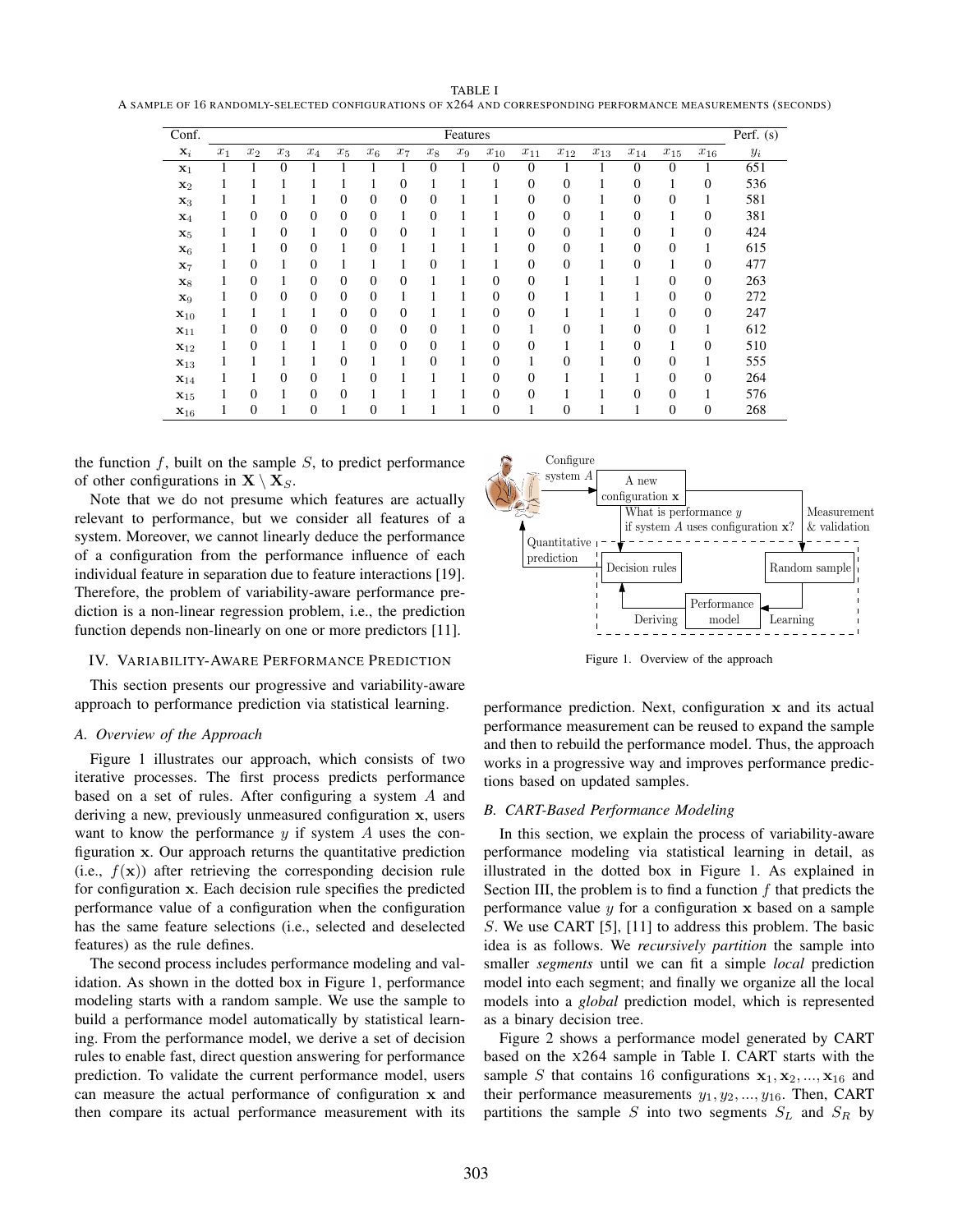

Figure 2. Example performance model of X264 generated by CART based on the random sample of Table I

*exhaustively searching* over all feature-selection variables in X for the best *split* that minimizes the total prediction errors in its two resulting segments. For example, as shown in Figure 2, the first best split for the  $x264$  sample S is the feature-selection variable  $x_{14}$ , because choosing  $x_{14}$  to partition S produces the minimal total prediction errors in the two resulting segments  $S_L$  and  $S_R$ . After partitioning, configurations with  $x_{14} = 1$  go to the left segment  $S_L$ , and configurations with  $x_{14} = 0$  go to the right segment  $S_R$ . Each segment is partitioned recursively by further splits, such as the variables  $x_7$ ,  $x_{15}$ , and  $x_3$ .

For each segment  $S_i$ , we use the *sample mean* of the actual performance measurements as the local prediction model of the segment to make prediction fast [4]:

$$
\ell_{S_i} = \frac{1}{|S_i|} \sum_{y_j \in S_i} y_j \tag{2}
$$

The local model of each segment identifies the common feature selections (the corresponding branch from the first split to the current split) and the average performance of the configurations contained in the segment. For example, the local model of the leftmost leaf in Figure 2 indicates the common feature selections  $(x_{14} = 1, x_7 = 0)$  and the average performance  $\ell_{S_{LL}} = \frac{1}{2}(y_8 + y_{10}) = 255$  for the two configurations  $x_8, x_{10}$ .

To penalize the prediction errors in each segment  $S_i$  that uses the corresponding local model  $\ell_{S_i}$ , we adopt the most common and convenient loss function, the sum of *squared error loss* [11]:

$$
\sum_{y_j \in S_i} L(y_j, \ell_{S_i}) = \sum_{y_j \in S_i} (y_j - \ell_{S_i})^2
$$
 (3)

Thus, the best split for each segment  $S_i$  is determined to partition  $S_i$  into two segments  $S_{iL}$  and  $S_{iR}$  such that:

$$
\sum_{y_j \in S_{iL}} L(y_j, \ell_{S_{iL}}) + \sum_{y_j \in S_{iR}} L(y_j, \ell_{S_{iR}}) \text{ is minimal } (4)
$$

To prevent *underfitting* the input sample, we may expect that each final segment (i.e., *leaf*) is small enough to produce as small prediction errors as possible; but excessive partitioning may give rise to *overfitting* the input sample and thus compromise prediction accuracy for other configurations [4],  $[11]$ <sup>3</sup>. Hence, determining when is the best time to stop the recursive partitioning process is an empirical activity to tradeoff underfitting and overfitting, and it often involves a manual, iterative process of parameter tuning [4], [24]. For our case studies, we use two important parameters and define a set of empirically-determined parameter settings to automatically control the termination of the recursive partition process, as we explain in Section V.

Suppose that there are  $q$  leaves in the tree structure of a performance model; we organize all the local models of these leaves into a global model as follows:

$$
f(\mathbf{x}) = \sum_{i=1}^{q} \ell_{S_i} I(\mathbf{x} \in S_i)
$$
 (5)

where  $I(\mathbf{x} \in S_i)$  is an indicator function to denote if configuration x belongs to a leaf  $S_i$ . To determine to which leaf a configuration x belongs, we match the feature selections of a configuration with the corresponding branch in the tree, from the first split to a leaf. For example, in the tree shown in Figure 2, if a configuration x satisfies  $(x_{14} = 1, x_7 = 0)$ ,

<sup>&</sup>lt;sup>3</sup>If an algorithm works poorly even with the existing data, then the algorithm *underfits* the existing data. If an algorithm works well with the existing data, but not with new data, then the algorithm *overfits* the existing data.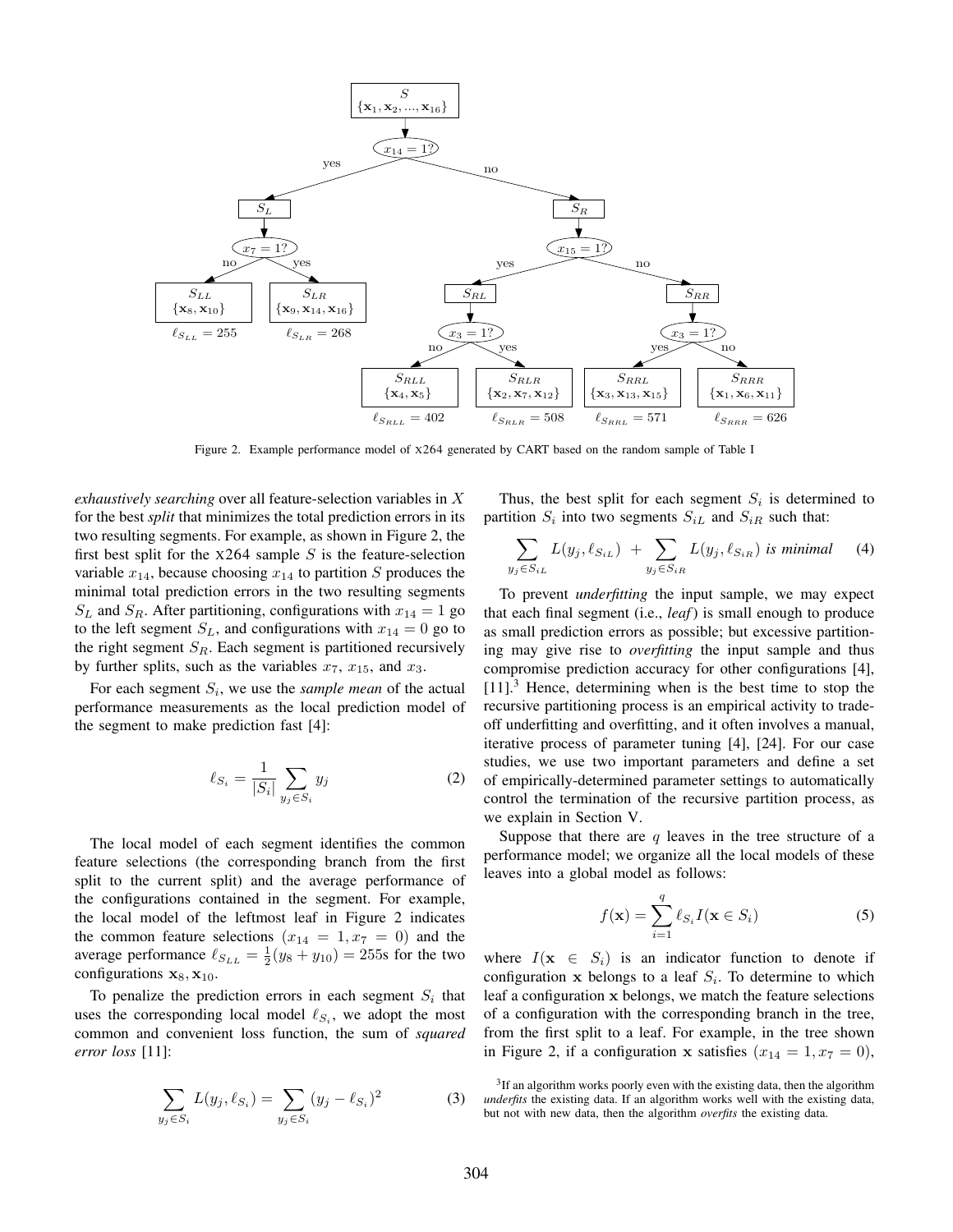which is consistent with the feature selections of the leftmost branch, then this configuration falls into the leftmost leaf  $S_{LL}$ . The global model for the tree shown in Figure 2 is specified as follows:

$$
f(\mathbf{x}) = 255 * I(x_{14} = 1, x_7 = 0)
$$
  
+ 268 \* I(x\_{14} = 1, x\_7 = 1)  
+ 402 \* I(x\_{14} = 0, x\_{15} = 1, x\_3 = 0)  
+ 508 \* I(x\_{14} = 0, x\_{15} = 1, x\_3 = 1)  
+ 571 \* I(x\_{14} = 0, x\_{15} = 0, x\_3 = 1)  
+ 626 \* I(x\_{14} = 0, x\_{15} = 0, x\_3 = 0)

We can derive a set of decision rules from a global performance model to provide direct performance predictions for users. Each branch in the tree structure of a performance model indicates a decision rule. For example, we can derive the following if-then decision rule from the leftmost branch of the tree shown in Figure 2: if a configuration satisfies  $(x_{14} = 1, x_7 = 0)$ , then its predicted performance is 255s.

# V. IMPLEMENTATION

We implemented our approach using R 2.15.1 and JAVA (ECLIPSE 4.2 with JVM 1.7). R is a language and environment for statistical computing and graphics.<sup>4</sup> We used the R packages RATTLE and RPART to implement CART and to generate the performance models [26]. We developed a rule generator to parse the built performance models and generate decision rules. We also experimented with two CART variants, *Random Forests* and *Boosting* [26], which try to enhance the prediction effects of CART, but we observed similar prediction improvements on our evaluated case studies through parameter tuning. Thus, we choose a simple solution that uses only CART for our case studies.

As mentioned in Section IV-B, we use two important parameters to control the recursive partitioning process of CART: minbucket is the minimum sample size for any leaf of the tree structure of a performance model; and minsplit is the minimum sample size for any segment in the tree before the segment is considered for further partitioning. A segment is not considered for partitioning if its sample size is less than minsplit. We performed a set of preliminary experimental tests to identify parameter settings that trade-off underfitting and overfitting for our case studies. Moreover, to implement a fully-automated process of performance modeling by CART, we aim at setting the two parameters automatically in terms of the size of the input sample, i.e.,  $|S|$ . Since the size of most of the samples used in our case studies is less than 100, we set the threshold of 100 to distinguish random samples of different sizes. Finally, we use the following empirically-determined parameter settings to achieve automated performance modeling and reasonable prediction accuracy for our case studies: if  $|S| \leq 100$ , then minbucket  $= \lfloor \frac{|S|}{10} + \frac{1}{2} \rfloor$  and minsplit  $=$  $2 * minbucket$ ; if  $|S| > 100$ , then  $minsplit = \lfloor \frac{|S|}{10} + \frac{1}{2} \rfloor$  and minbucket =  $\lfloor \frac{minsplit}{2} \rfloor$ ; the minimum of minbucket is 2; and the minimum of *minsplit* is  $4<sup>5</sup>$ 

<sup>4</sup>http://www.r-project.org/

#### VI. EVALUATION

We conducted a series of case studies to evaluate our approach. We aim at answering the following research questions:

- RQ 1: How accurate is the approach of variability-aware performance prediction? (Section VI-C)
- RQ 2: Can the prediction process be progressive? (Section VI-C)
- RQ 3: How fast is the prediction process? (Section VI-D)
- RQ 4: Is it possible to make accurate predictions using only small random samples? (Section VI-E)
- RQ 5: What are the strengths and weaknesses of our approach compared to existing techniques? (Section VI-G)

# *A. Subject Systems*

We performed our case studies on a publicly-available dataset, deployed with the SPLCONQUEROR tool.<sup>6</sup> The dataset covers a reasonable spectrum of practical application scenarios. As shown in Table II, there are six existing real-world configurable systems with different characteristics: different sizes (42 thousand to 300 thousand lines of code, 192 to millions of configurations), different implementation languages (C, C++, and JAVA), and different configuration mechanisms (conditional compilation, configuration files, and command-line options). Moreover, the dataset contains the whole population of each system, i.e., all configurations of each system and their performance measurements (the exception is SQLITE, for which the dataset contains 4, 553 configurations for prediction modeling and 100 additional random configurations for prediction evaluation [19]). For each system, the performance has been measured using a standard benchmark, either delivered by its vendor (e.g., ORACLE's standard benchmark for BERKELEY DB) or used widely in its application domain (e.g., AUTOBENCH and HTTPERF for the APACHE Web Server).

#### *B. Experimental Setup*

In our experiments, the *independent variables* are the subject system and the size of the input sample. The prediction fault rate and the time cost of building a performance model are measured as the *dependent variables*. The prediction fault rate is the relative difference between the *actual* performance and the *predicted* performance, i.e.,  $\text{FR} = \frac{|actual-predicted|}{actual}$ . Correspondingly, the prediction accuracy is 1−FR.

To reduce the fluctuations of the dependent variables caused by random generation, we performed five repetitions for each combination of the independent variables. That is, for each subject system, we repeated five times generating a random sample of a certain size and subsequently measured the dependent variables after applying our approach to the sample. We took only the average of these measurements for analysis. We performed all measurements on the same Windows 7 machine with Intel Core i5 CPU 2.5 GHz and 8 GB RAM.

<sup>&</sup>lt;sup>5</sup>| | indicates rounding down, i.e.,  $|x| = max\{n \in \mathbb{Z}|n \leq x\}.$ 

<sup>6</sup>The dataset is available at http://fosd.de/SPLConqueror.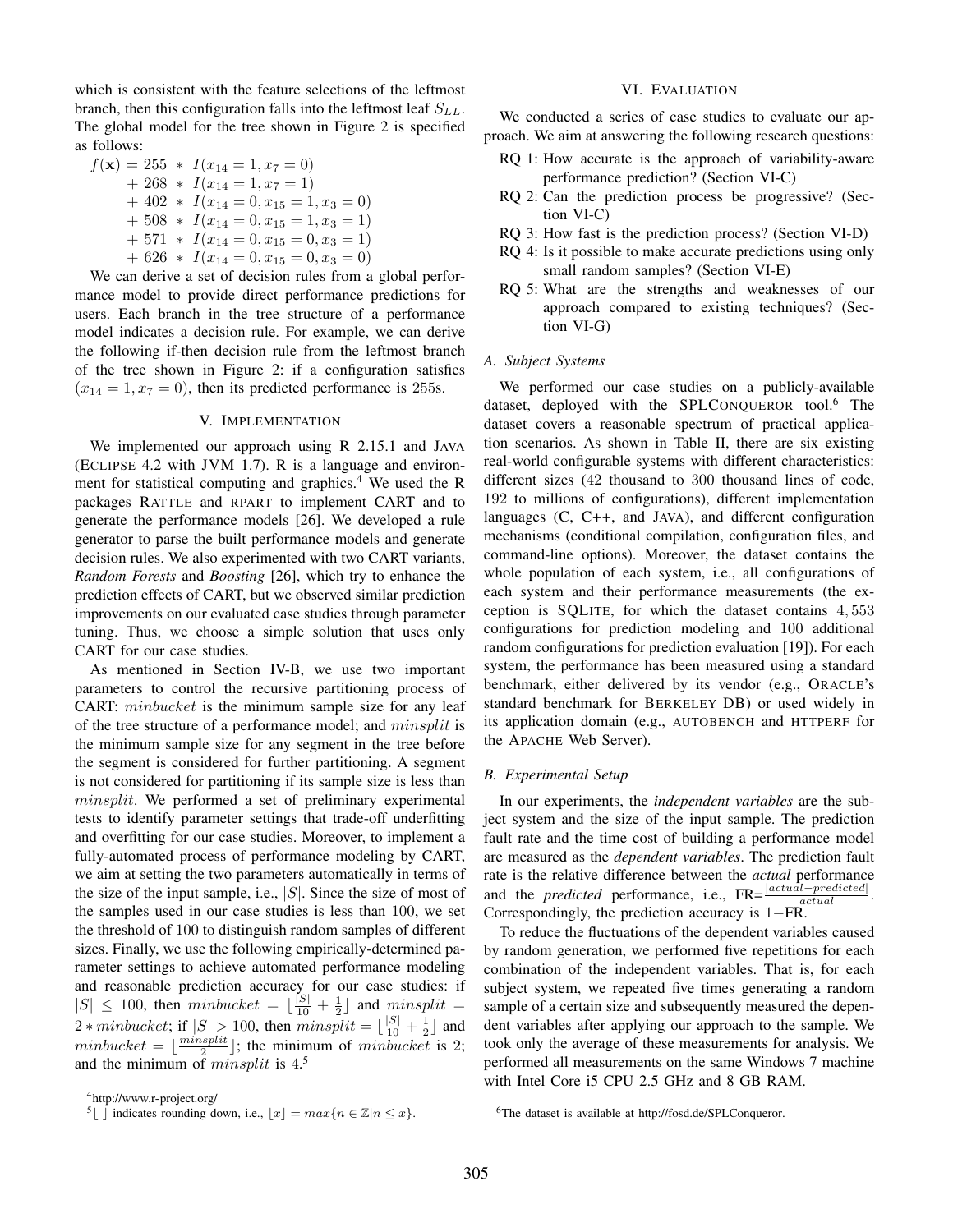TABLE II OVERVIEW OF THE SIX SUBJECT SYSTEMS; LANG.—LANGUAGE; LOC—LINES OF CODE;  $|X|$ —NUMBER OF ALL VALID CONFIGURATIONS;  $N$ —NUMBER OF ALL FEATURES:  $M$ —NUMBER OF CONFIGURATIONS REQUIRED BY THE PAIR-WISE HEURISTIC OF SPLCONQUEROR

| System             | Domain     | Lang. | LOC     | x         | N  | М   |
|--------------------|------------|-------|---------|-----------|----|-----|
| <b>APACHE</b>      | Web Server | C     | 230,277 | 192       | 9  | 29  |
| LLVM               | Compiler   | $C++$ | 47.549  | 1.024     | 11 | 62  |
| x264               | Encoder    |       | 45.743  | 1.152     | 16 | 81  |
| <b>BERKELEY DB</b> | Database   | C     | 219,811 | 2.560     | 18 | 139 |
| <b>BERKELEY DB</b> | Database   | JAVA  | 42.596  | 400       | 26 | 48  |
| <b>SOLITE</b>      | Database   | C     | 312.625 | 3.932.160 | 39 | 566 |

For each subject system, we randomly selected a certain number of configurations from the whole population as the *training sample* for prediction modeling and all remaining as the *test sample* for prediction evaluation. Take the X264 system as an example, if we select 16 configurations as the training sample, then the remaining 1, 136 configurations form the test sample.

To assess the effectiveness of our approach working with random samples of different sizes, we use four sizes for the training sample of each subject system:  $N$ ,  $2N$ ,  $3N$ , and  $M$ , where  $N$  is the number of all features of each system, and  $M$  is the number of all specific configurations required by the pair-wise heuristic of SPLCONQUEROR. We list the concrete values of  $N$  and  $M$  for each system in the rightmost two columns in Table II. We choose size  $N$ ,  $2N$ , and  $3N$ , because measuring a sample whose size is linear in the number of all features is likely feasible and reasonable in practice, given the high cost of performance measurement. For example, the number of even one percent of all configurations of  $x264$  (i.e., 115) is still much more than the triple fold of the number of all features (i.e., 48). We choose size  $M$ , so that we can compare our approach to SPLCONQUEROR.

# *C. Experiment on Prediction Fault Rate*

CART has been proved effective for many non-linear regression problems [4], [5]. Moreover, most statistical learning techniques can make more accurate predictions when more data are available [11]. Hence, the hypotheses of this experiment are as follows.

*1) Hypotheses:* Our CART-based approach is effective for variability-aware performance prediction (for RQ 1). Furthermore, it works progressively and improves the prediction accuracy when a larger sample is available (for RQ 2).

*2) Results:* We measured the prediction fault rate for the six systems listed in Table II and the four sample sizes  $(N,$  $2N$ ,  $3N$ , and  $M$ ). We present the experimental results using different statistical measures. Figure 3a shows the *boxplots* of the results excluding *outliers*, such that other statistical measures such as the *median* and *quartiles* can be shown clearly.<sup>7</sup> Figure 3b includes all outliers. Table III (Column



Figure 3. Boxplots of the prediction fault rates for the six systems (1 to 6 listed in Table II) and the four sample sizes ( $N$  to  $M$  listed in Table II)

"Fault Rate") lists the *mean* and *standard deviation* of the prediction fault rate for each system and each sample size.

As shown in Figure 3 and Table III, for any statistical measure (the mean, standard deviation, median, or outlier), we observe a robust decreasing trend of the prediction fault rate when the sample size increases from  $N$  to  $M$  for each system.<sup>8</sup> As listed in Table III, based on a random sample of size N (Column "Fault Rate – N"), the fault rate is  $8\%$  or

<sup>7</sup>A boxplot represents statistical data on a plot, in which a rectangle is drawn to represent the second and third quartiles, usually with a vertical line inside to indicate the median value. The lower and upper quartiles are shown as horizontal lines either side of the rectangle. An outlier is one that appears to deviate markedly from other members of the sample in which it occurs.

 $8$ Note that  $M$  depends on the number of features and on the configuration constraints among features in a case study. In most cases, M is greater than  $3N$ ; the exception is BERKELEY DB JAVA where  $M = 48$  and  $3N = 78$ .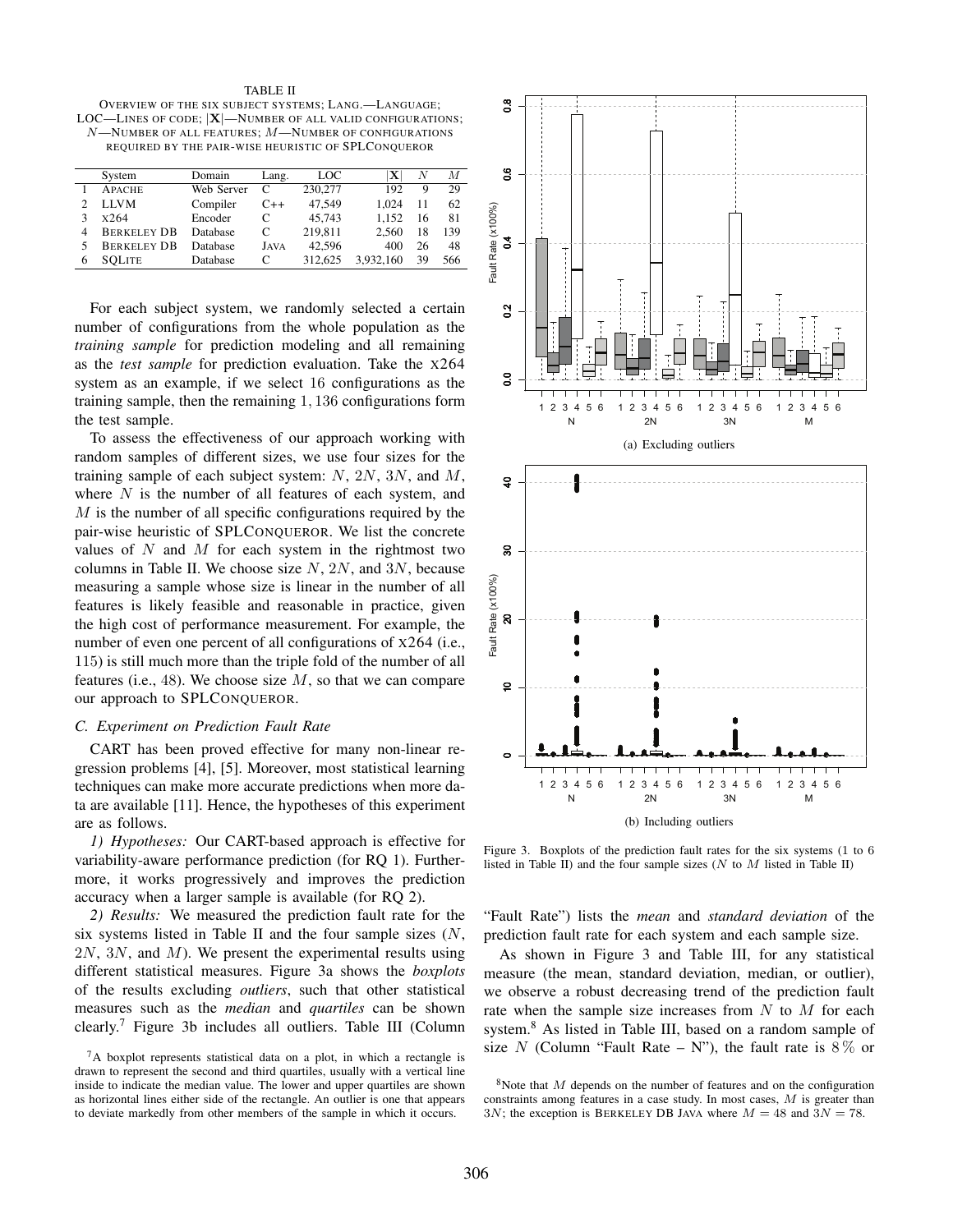TABLE III MEAN $\pm$ STANDARD DEVIATION OF THE PREDICTION FAULT RATE (%) AND TIME COST  $(ms)$  FOR THE SIX SYSTEMS (1 TO 6 LISTED IN TABLE II) AND THE FOUR SAMPLE SIZES ( $N$  to  $M$  listed in Table II)

|                |                 | Fault Rate $(\%)$ | Time Cost (ms) |              |          |           |          |          |
|----------------|-----------------|-------------------|----------------|--------------|----------|-----------|----------|----------|
|                | N               | 2N                | 3N             | М            | N        | 2N        | 3N       | М        |
|                | $26.9 \pm 28.4$ | $11.6 + 14.4$     | $8.4 + 6.7$    | $9.7 + 10.8$ | $26+5$   | $30+12$   | $24 + 5$ | $24+5$   |
| $\overline{c}$ | $5.7 + 4.9$     | $4.5 + 4.2$       | $4.0 + 3.6$    | $3.3 + 2.4$  | $34 + 5$ | $42 + 13$ | $36+9$   | $34+9$   |
| 3              | $15.1 + 18.1$   | $8.5 + 7.5$       | $7.2 + 6.4$    | $6.4 + 5.7$  | $24 + 5$ | $20+0$    | $26 + 5$ | $22+4$   |
|                | $112.4 + 354.6$ | $98.3 + 243.1$    | $46.8 + 70.7$  | $7.8 + 13.2$ | $26 + 5$ | $42 + 8$  | $26 + 5$ | $34 + 5$ |
|                | $3.2 + 2.6$     | $2.2 + 2.3$       | $2.6 \pm 2.5$  | $2.7 + 2.5$  | $34+9$   | $36+9$    | $34 + 5$ | $32+4$   |
| 6              | $8.0 + 4.5$     | $8.1 + 4.4$       | $7.6 + 4.4$    | $7.2 + 4.2$  | $44 + 5$ | $42+4$    | $44 + 9$ | $90+0$   |

less for three subject systems (LLVM, BERKELEY DB JAVA, and SQLITE, in Rows 2, 5 and 6). Based on a random sample of size M, we achieve a mean prediction fault rate of  $6.2\%$ , on average, for all six subject systems, i.e., the average of all mean prediction fault rates listed in Column "Fault Rate – M".

*3) Discussion:* An average prediction accuracy of 93.8 % on small random samples of size  $M$  for six real-world configurable systems demonstrates the effectiveness of our approach for variability-aware performance prediction. For three subject systems, the approach even produces a prediction accuracy of  $92\%$  or higher, based on small random samples of size N. Moreover, our approach does show a robust increasing trend of prediction accuracy with the increasing sample size. Thus, the experiment confirms that our approach can work progressively with random samples of any user-defined size (i.e.,  $N$  or larger) and improve the prediction accuracy when more data are available.

# *D. Experiment on Time Cost*

For RQ 3, the time consumed by the prediction process of our approach mainly stems from performance modeling using CART. Once the performance model is built, as explained in Section IV, deriving a decision rule and providing the prediction result for users are instantaneous. Furthermore, as CART has been widely used in statistics and data-mining applications, and it has been shown fast and reliable [4], [11], the hypothesis of this experiment is as follows.

*1) Hypothesis:* The time of building a performance model by CART is reasonable.

*2) Results:* We measured the time of building a performance model in the same experimental context as the experiment of Section VI-C. The results are listed in Table III (Column "Time Cost"). For five of the six systems, the time of building a performance model on any random sample of size from  $N$  to  $M$  is approximately 42 milliseconds (ms). Only for SQLITE and the sample size  $M = 566$ , the time cost reaches a high of 90ms, which is still a reasonable amount of time.

*3) Discussion:* Although we perform CART with an exhaustive search over all feature-selection variables for the best split that minimizes the total prediction errors, as explained in Section IV-B, the constant local model defined in Equation 2 makes the search process fast, because there is no complicated calculation for the total prediction errors defined in Equation 4.

Moreover, the time of at most 90ms needed for all six subject systems and for any sample size from  $N$  to  $M$  demonstrates that our approach is highly efficient for variability-aware performance prediction.

# *E. Comparative Analysis of Performance Distributions*

The previous experiments demonstrate the effectiveness of our approach, however, we still want to give evidence why the approach works with small random samples (for RQ 4). Since the approach depends on CART to address a non-linear regression problem, a general explanation from the statisticallearning theory is that CART works well when the problem it addresses or the data it evaluates does fit the regressive pattern it builds [4]. Moreover, as explained in Section IV-B, CART builds a tree-like prediction model that recursively partitions a sample and renders the total prediction errors in each partition minimal; this way, the prediction model always fits the sample well. If the sample can represent the whole population or reflect the important characteristics of the whole population, then the prediction model built on the sample also fits the whole population well and makes accurate predictions.

Since our prediction targets numeric performance values, the performance distribution is an important characteristic for performance prediction. Thus, we conducted a comparative analysis of performance distributions between random samples and the corresponding whole populations, guided by the following hypothesis.

*1) Hypothesis:* Our approach works well with a small random sample when the sample has a similar performance distribution as the whole population.

*2) Results:* For each subject system, we collected all the random samples generated in the previous experiments. Then, we visualized the average performance distribution for each sample size from  $N$  to  $M$ , to mitigate the influence of a specific performance distribution of a certain random sample. Furthermore, we visualized the performance distribution of the whole population of each system, to be able to compare it to the performance distribution of each random sample of size from N to M.

Due to the space limit, we present the experimental results for only one subject system here.<sup>9</sup> Figure 4 shows the *his-*

<sup>9</sup>The experimental results of all six subject systems (1 to 6 listed in Table II) are available in a technical report at http://gsd.uwaterloo.ca/node/527.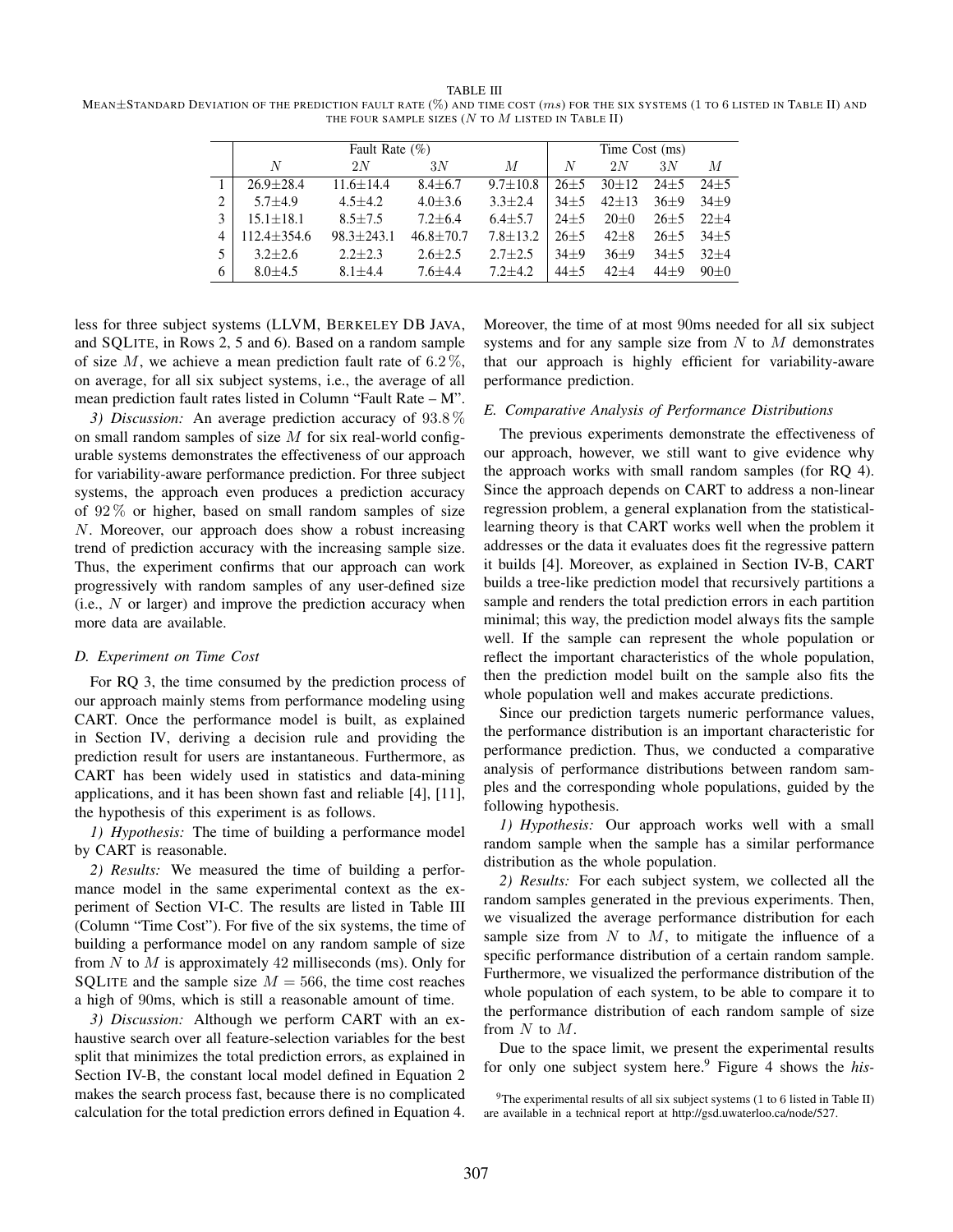*tograms* of the performance distributions for the four sample sizes (N to M) and the whole population of  $X264<sup>10</sup>$ 

As shown in Figure 4e, the performance distribution of the whole population of X264 is roughly a distribution with two peaks. The performance distribution of the random sample of size  $N$  (Figure 4a) identifies the two peaks, but misses the correct locations of these peaks. The performance distributions for the sample size from 2N (Figure 4b), 3N (Figure 4c), to  $M$ (Figure 4d) gradually move and form the two peaks approximate to the precise locations, as shown in Figure 4e. With such a gradual process that generates a more similar performance distribution as the whole population, the prediction fault rate shows a robust decreasing trend from  $15.1\%$ ,  $8.5\%$ ,  $7.2\%$  to 6.4 % when the sample size increases from N, 2N, 3N to M.

Similarly, for each of the other five subject systems, the random sample of size M always exhibits a very similar performance distribution as the whole population. For the three systems (LLVM, BERKELEY DB JAVA, and SQLITE) with 92 % or higher prediction accuracy based on a random sample of size  $N$ , a similar performance distribution as the whole population can be found on the random sample of size N.

*3) Discussion:* The comparative analysis of performance distributions between random samples and the whole populations reveals that our approach works well with a small random sample when the sample has a similar performance distribution as the whole population. In fact, we found explicit evidence that a sample does reflect some important characteristics of the whole population when we can produce accurate predictions based on it. However, we are aware that the performance distribution may be just one of the relevant characteristics for performance prediction. These characteristics may involve, for example, the number and dispersion of distinct values as well as the feature coverage. A quantitative study on the similarity between a random sample and the whole population, involving more characteristics for performance prediction, shall be conducted in future work.

#### *F. Threats to Validity*

To enhance internal validity, we performed automated random sampling avoiding misleading effects of specific-selected training samples and test samples. We randomly selected samples of four sizes  $(N$  to  $M)$  respectively from the whole population of each subject system as the training sample, and all of the rest as the test sample. We repeated each random sampling five times with freshly generated training samples and test samples of the same size. The exception is the test sample of SQLITE, in which the original authors could not measure all valid configurations in reasonable time; thus, to mitigate the possible effects of missing some important configurations, they sampled 100 additional random configurations for prediction evaluation [19].



Figure 4. Histograms of the performance distributions of the random samples of four sizes ( $N$  to  $M$  listed in Table II) and of the whole population of  $x264$ (X-axis: Performance (seconds); Y-axis: Relative Frequency)

To automate the process of performance modeling by CART, we use two important parameters (minbucket and minsplit) and fix others provided by the R packages to control the recursive partitioning process of CART. For each case

<sup>10</sup>A histogram provides a quick and intuitive visualization of the distribution of the data [26]; it consists of two parts: the *vertical bars*, each of which displays the frequency of each value range; and the *density estimate curve*, which shows a more accurate display of the distribution of the data.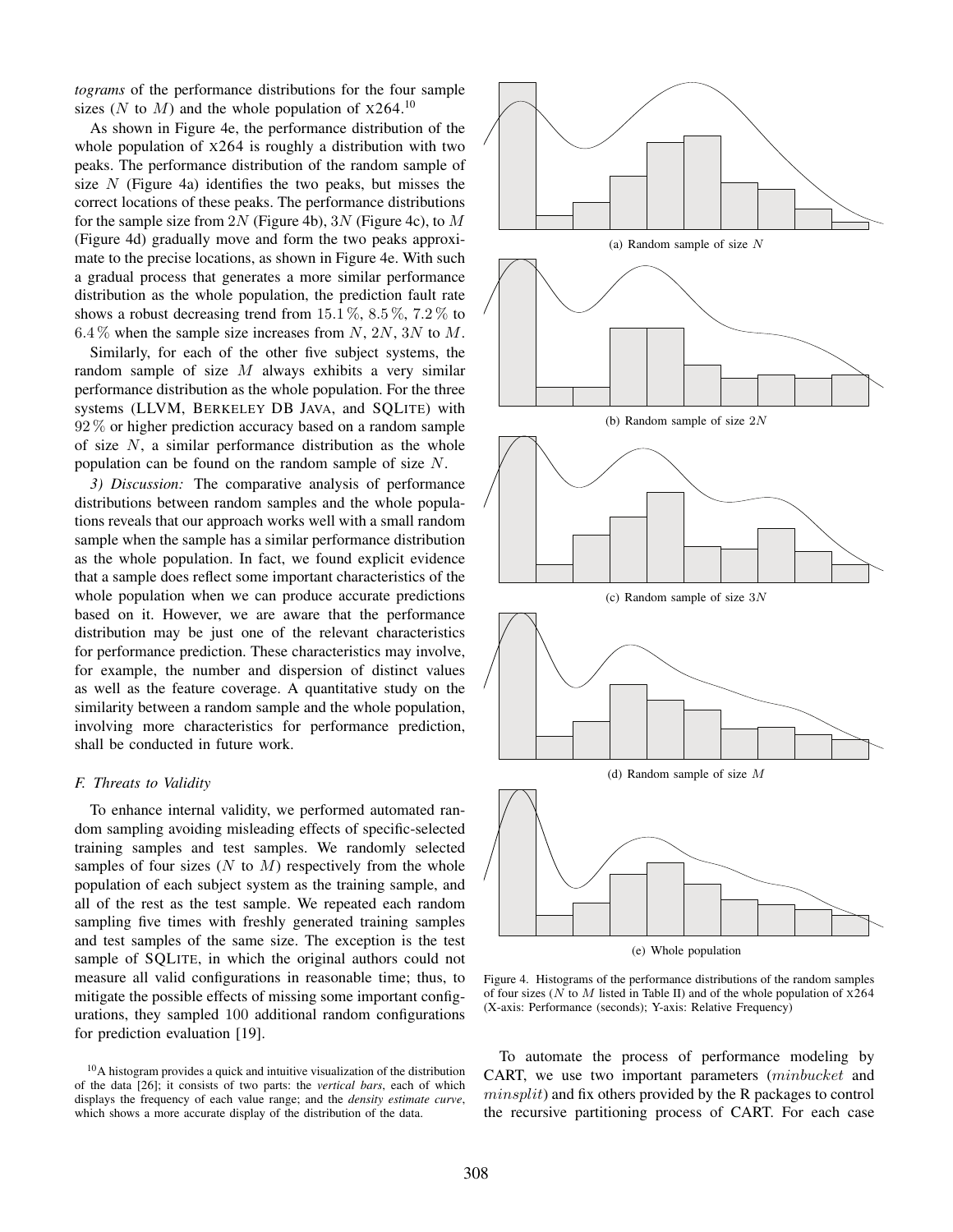study, we followed the same parameter settings to generate the performance models automatically. We cannot guarantee that the prediction fault rate and the time cost of performance modeling obtained in our experiments depend on certain shapes of the performance models built by CART. However, to avoid misleading effects of specially-shaped performance models, we generated all performance models automatically, repeated each measurement (the prediction fault rate or the time cost) for each system and each sample size five times, and took only the average of these measurements for analysis.

To increase external validity, we used a public dataset with six systems spanning different domains, with different sizes, different configuration mechanisms, and different implementation languages. All systems have been deployed and used in real-world scenarios. Moreover, the performance is measured by standard benchmarks in the respective application domain. However, we are aware that the results of our experiments are not automatically transferable to all other configurable systems, but we are confident that we controlled this threat sufficiently.

## *G. Strengths and Weaknesses of the Approach*

To answer RQ 5, we compared our approach to SPLCON-QUEROR, a most recent approach to performance prediction for configurable software systems [19]. We summarize the strengths and weaknesses of the two approaches, which guides users to choose one or the other in practice.

*1) Prediction Fault Rate:* In our experimental setup, N is the number of all features of a system, and  $M$  is the number of configurations required by the pair-wise heuristic of SPLCONQUEROR. Moreover,  $N$  is similar to the number of configurations required by the feature-wise measurement of SPLCONQUEROR. Thus, we can compare the two approaches according to these sample sizes. Table IV lists the prediction fault rates produced by the two approaches when we apply them to the (random or specific) samples of size  $N$  and  $M$ for the six subject systems listed in Table II.

Our approach produces a prediction fault rate of  $8\%$  or less based on a random sample of size  $N$  for three systems (Rows 2, 5, and 6 in Table IV); and it produces an average of  $6.2\%$  prediction fault rate for all six systems, when the sample size reaches M. By comparison, SPLCONQUEROR produces a prediction fault rate of 7.8 % using the feature-wise measurement on a specific sample of size  $N$  for two systems (Rows 2 and 6); and it produces an average of  $9.1\%$  prediction fault rate using the pair-wise heuristic on a specific sample of size  $M$  for all six systems. When other heuristics for higherorder feature interactions are considered, SPLCONQUEROR can produce an average of  $5\%$  prediction fault rate for all six systems (not listed in Table IV) [19], which is more accurate than our approach, but requires additional measurements.

*2) Prediction Effort:* The higher prediction accuracy of SPLCONQUEROR comes at a cost: SPLCONQUEROR needs additional effort to select specific configurations and to detect performance-relevant feature interactions. When we encounter a large-scale system with a great number of features, such

#### TABLE IV

MEAN±STANDARD DEVIATION OF THE PREDICTION FAULT RATE (%) FOR THE SIX SYSTEMS (1 TO 6 LISTED IN TABLE II) AND THE TWO SAMPLE SIZES (N AND M LISTED IN TABLE II) USING OUR APPROACH AND SPLCONQUEROR; THE NUMBER IN BOLD INDICATES THE BEST CASE IN EACH ROW

|                | Our approach      |                | SPLConqueror    |                 |  |  |
|----------------|-------------------|----------------|-----------------|-----------------|--|--|
|                | N                 | M              | N               | M               |  |  |
|                | $26.9 \pm 28.4$   | $9.7 + 10.8$   | $14.9 + 24.8$   | $7.7 + 11.2$    |  |  |
| $\mathfrak{D}$ | $5.7 + 4.9$       | $3.3 \pm 2.4$  | $7.8 + 9.0$     | $7.4 \pm 10.2$  |  |  |
| 3              | $15.1 \pm 18.1$   | $6.4 + 5.7$    | $29.6 \pm 22.0$ | $17.9 \pm 27.2$ |  |  |
| 4              | $112.4 \pm 354.6$ | $7.8 \pm 13.2$ | $44.1 + 42.3$   | $3.9 + 5.3$     |  |  |
| 5              | $3.2 + 2.6$       | $2.7 + 2.5$    | $17.7 \pm 19.6$ | $8.5 + 9.6$     |  |  |
| 6              | $8.0 + 4.5$       | $7.2 + 4.2$    | $7.8 + 9.2$     | $9.3 \pm 12.5$  |  |  |
| Avg.           | $28.6 \pm 68.9$   | $6.2 + 6.5$    | $20.3 + 21.2$   | $9.1 + 12.7$    |  |  |

effort can be quite expensive [14]. In contrast, our approach supports random sampling and progressive performance prediction, which makes it more pragmatic. That is, our approach can work with random samples and make more accurate predictions progressively when more data are available. Furthermore, as shown in Section VI-D, our approach is highly efficient and the prediction process often takes only little time.

*3) Sample Dependence:* SPLCONQUEROR works because it relies on specific samples selected by heuristics to detect performance-relevant feature interactions; our approach works because (1) the evaluated dataset fits well in the non-linear regression model we use, and (2) the random sample we use reflects the important characteristics of the whole population. As demonstrated in Section VI-E, our approach works well with a small random sample, provided it has a similar performance distribution as the whole population. However, if such a random sample happens to be skewed to some undesirable characteristics, the prediction effects of our approach might be affected. For example, users may prefer some specific configurations with certain features and always miss some other features; based on such a sample, our approach may not produce accurate predictions for the configurations selecting the missed features.<sup>11</sup>

*4) Application Scope:* A clear advantage of a regression technique is that it can support not only *Boolean* (e.g., a "selected" or "deselected" feature), but also *numeric* feature selections (e.g., the heap size or the CPU speed [24], [25]), which makes our approach applicable in wider domains. In contrast, the existing techniques for feature-interaction detection support only Boolean feature selections.

*5) Summary:* Both approaches have strengths and weaknesses. We expect that a combination of both approaches is beneficial to further increase prediction accuracy and reduce prediction effort in wider application domains (e.g., by combining heuristics used in SPLCONQUEROR to identify suitable samples for CART). In particular, we provide the following guidance for users to choose between the two approaches in practice. (1) If a software system has a small number of features, such that the cost of detecting feature interactions is

<sup>&</sup>lt;sup>11</sup> An exploratory experiment on missing features and skewed configurations is available in a technical report at http://gsd.uwaterloo.ca/node/484.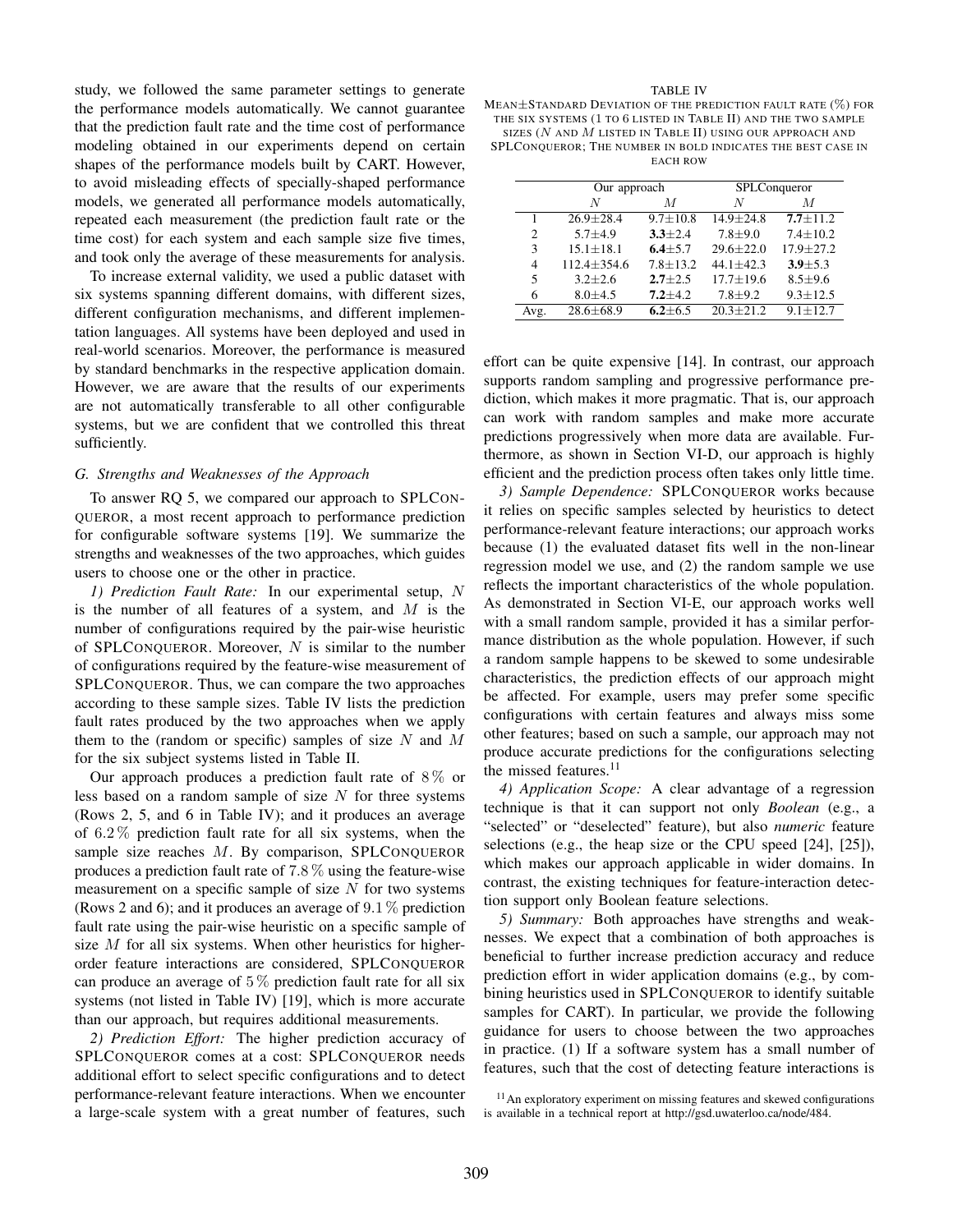acceptable, users shall choose SPLCONQUEROR, due to its higher prediction accuracy; otherwise, our proposed approach is superior, due to its reduced prediction effort and reasonable prediction accuracy. (2) If there is already a sample available, one has to check whether the sample satisfies certain featurecoverage criteria, before using SPLCONQUEROR; whereas one can produce predictions directly based on the sample using our approach.

# VII. RELATED WORK

# *A. Model-Based Prediction*

CART and its variants, such as Random Forests and Boosting, have been widely used in statistics and data mining, because CART's algorithm is fast and reliable, and its tree structure can provide insight into the relevant input variables for prediction [4], [11].

Thereska et al. [24] proposed a practical performance model based on CART for interactive client applications, such as Microsoft Office and Mozilla. They focused on a range of deployment parameters from the users' application environment, such as CPU speed and memory size; instead, we consider the configuration options of a software system. Moreover, our approach targets all kinds of configurable software systems, as long as the valid configurations can be derived.

Westermann et al. [25] presented an approach to the automated improvement of performance-prediction functions by three measurement-point-selection strategies based on the prediction accuracy. They constructed the prediction functions by statistical inference techniques, including CART. This approach, however, assumes that all input variables of the prediction function are already relevant to performance; while our approach does not have such a restriction, but considers all features of a software system.

Even though the above studies have demonstrated the effects of CART on performance prediction for different case studies [24], [25], they did not explicitly provide evidence for why CART does or does not work. We found that our approach works well with a small random sample when the sample has a similar performance distribution as the whole population.

Happe et al. [10] proposed a compositional reasoning approach based on component specifications with resource demands and predicted execution time. Their approach is restricted to component-based systems, whereas our approach is applicable to all configurable systems, once their configurable options are abstracted as features.

Tawhid and Petriu [23] presented a model-driven approach to deriving a performance model from an extended feature model with performance-analysis information. The approach requires detailed up-front knowledge from a domain-specific performance analysis, which makes tuning prediction for accuracy difficult. Our approach avoids these problems by directly working with performance measurements.

Ramirez and Cheng [17] presented an approach that leverages goal-based models to facilitate the automatic derivation of utility functions at the requirements level; our approach works at the level of actual program variants.

## *B. Measurement-Based Prediction*

A most recent measurement-based prediction technique is SPLCONQUEROR [19], [21]. We have compared it to our approach and discussed the strengths and weaknesses of both approaches in Section VI-G.

Sincero et al. [22] used existing configurations and measurements to predict a configuration's non-functional properties. They designed the Feedback approach to find the correlation between feature selections and measurements and to provide qualitative information about how a feature influences a nonfunctional property during the configuration process. In contrast to our approach, their approach does not actually predict a performance value quantitatively.

Chen et al. [6] combined benchmarking and profiling to predict the performance of component-based applications. In contrast, our approach correlates performance measurements with configurations and can work with any set of configurations measured by simulation or by monitoring in the field.

# VIII. CONCLUSION

We proposed a progressive and variability-aware approach to performance prediction for configurable software systems based on random samples. The approach uses the statistical learning technique CART to build an explicit performance model that represents the correlation between feature selections and performance. We demonstrated the feasibility and effectiveness of our approach on six real-world systems, spanning different domains, implementation languages, and configuration mechanisms. Our empirical results show that the approach produces a prediction accuracy of 94 %, on average, based on small random samples. Moreover, our approach shows a robust increasing trend of prediction accuracy as the sample size increases. A comparative analysis of performance distributions revealed that our approach works well when the corresponding sample has a similar performance distribution as the whole population. We compared our approach to a stateof-the-art technique, called SPLCONQUEROR, and explored the strengths and weaknesses of the two approaches, to guide users to choose one or the other in practice.

Our approach has the potential of wide application to help users make trade-offs between feature selections and performance and to guide the configuration process [15]. In future work, we aim at performing systematic parameter tuning for CART and trying other regression techniques (e.g., Support Vector Machines [4]). Moreover, we aim at quantifying the similarity between a sample and the whole population, involving several characteristics for performance prediction. In addition, we will explore the potential of using our approach for configuration optimization [1], [9], [18], test generation [27], and bug prediction [12].

# ACKNOWLEDGMENTS

This work has been partially supported by NECSIS, Ontario Research Fund - Research Excellence Project on Model-Based Development, the German Research Foundation (AP 206/4 and AP 206/5), and MT-LAB (a VKR Centre of Excellence).